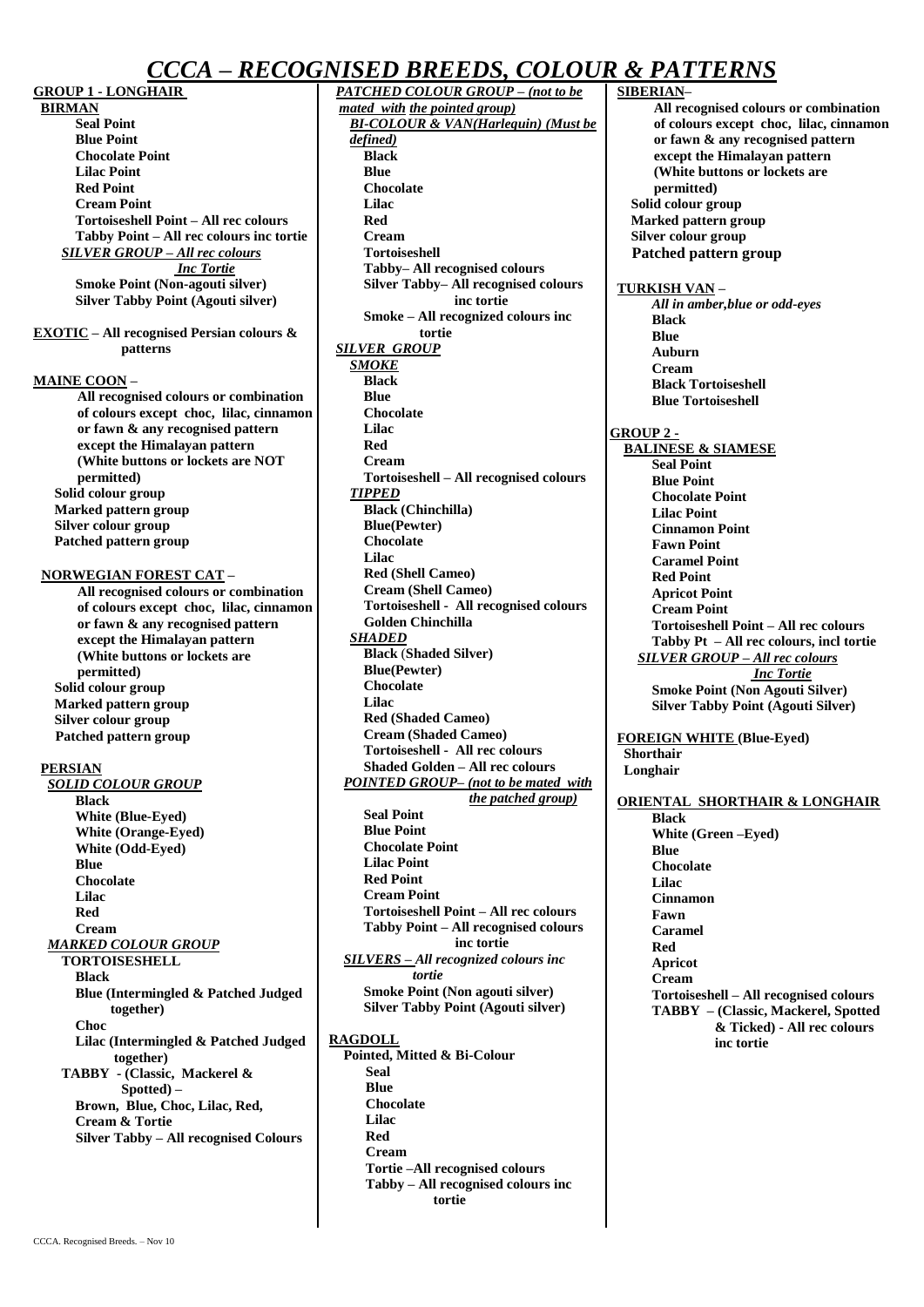# *CCCA* **–** *RECOGNISED BREEDS, COLOUR & PATTERNS*

**PATCHED COLOUR GROUP BI-COLOUR & VAN (Harlequin) Black White (Green –Eyed) Blue Chocolate Lilac Cinnamon Fawn Caramel Red Apricot Cream Tortoiseshell – All recognised colours TABBY – (Classic, Mackerel, Spotted & Ticked) - All rec colours inc tortie Silver Tabby– All recognised colours inc tortie Smoke – All recognized colours inc tortie**

*SILVER GROUP – All rec colours Inc Tortie* **Smoke (Non Agouti Silver) Silver Tabby (Agouti Silver) Tipped & Shaded Golden Tipped & Shaded** 

## **GROUP 3 -OTHER SHORTHAIR**

**ABYSSINIAN Tawny (Ruddy) Blue Cinnamon (Sorrel) Fawn Chocolate Lilac** 

**Silver – All recognised colours**

#### **AUSTRALIAN MIST**

**Brown Blue Chocolate Lilac Gold (Cinnamon) Peach (Fawn) Rec in Spotted & Marbled pattern only**

#### **BENGAL**

| Non-snow     | – Brown                               |
|--------------|---------------------------------------|
| Snow         | - Sepia                               |
|              | - Seal Lynx Point                     |
| Silver       | - Black only                          |
| AOC          | - Blue (for litter reg only)          |
|              | Recognised in Mink, Spotted & Marbled |
| pattern only |                                       |

**BOMBAY (American Origin) Black**

**BOMBAY (Australian) Black**

**BRITISH SHORTHAIR** *SOLID GROUP* **Black White (Blue-Eyed) White (Odd-Eyed) White (Orange-Eyed) Blue Chocolate Lilac Red Cream** *SILVER GROUP SMOKE* **Black Blue Chocolate Lilac Red Cream Tortoiseshell – All recognised colours** *TIPPED* **Black Blue Chocolate Lilac Red Cream Tortoiseshell - All recognised colours Golden Chinchilla – All rec colours** *SHADED* **Black Blue Chocolate Lilac Red Cream Tortoiseshell Shaded - All rec colours Shaded Golden – All recognized colours** *MARKED COLOUR GROUP* **TORTOISESHELL Black Blue (Intermingled & Patched Judged together) Chocolate Lilac (Intermingled & Patched Judged together) Red Cream TABBY - (Classic, Mackerel & Spotted) – Brown, Blue, Chocolate, Lilac, Red, Cream & Tortie Silver Tabby – All recognised Colours inc tortie** *PATCHED GROUP (not to be mated with the pointed group) BI-COLOUR & VAN(Harlequin) (Must be defined)* **Black Blue Chocolate Lilac Red Cream Tortoiseshell - All recognised colours Tabby– All recognised colours inc tortie Silver Tabby– All recognised colours**

**inc tortie**

*POINTED GROUP (not to be mated with the patched group)* **Seal Point Blue Point Chocolate Point Lilac Point Red Point Cream Point Tortoiseshell Point – All rec colours Tabby Point – All recognised colours inc tortie** *SILVER GROUP -– All rec colours Inc Tortie* **Smoke Point (Non agouti silver) Silver Tabby Points (Agouti) BURMESE (AMERICAN) Sable (Brown) Blue Champagne (Chocolate) Platinum (Lilac) BURMESE Brown Blue Chocolate Lilac Red Cream Tortoiseshell – All recognised colours BURMILLA (SHORTHAIR) Black Brown Blue Chocolate Lilac Rec in Shaded or Tipped pattern only BURMILLA (LONGHAIR) All rec Burmilla colours/patterns CORNISH REX – All colours/patterns Solid colour group Marked pattern group Silver colour group Patched pattern group**  **Mink & Pointed pattern group CYMRIC (Longhair Manx) – All recg colours & patterns DEVON REX – All colours/patterns Solid colour group Marked pattern group Silver colour group Patched pattern group**  **Mink & Pointed pattern group EGYPTIAN MAU Silver Bronze Smoke**